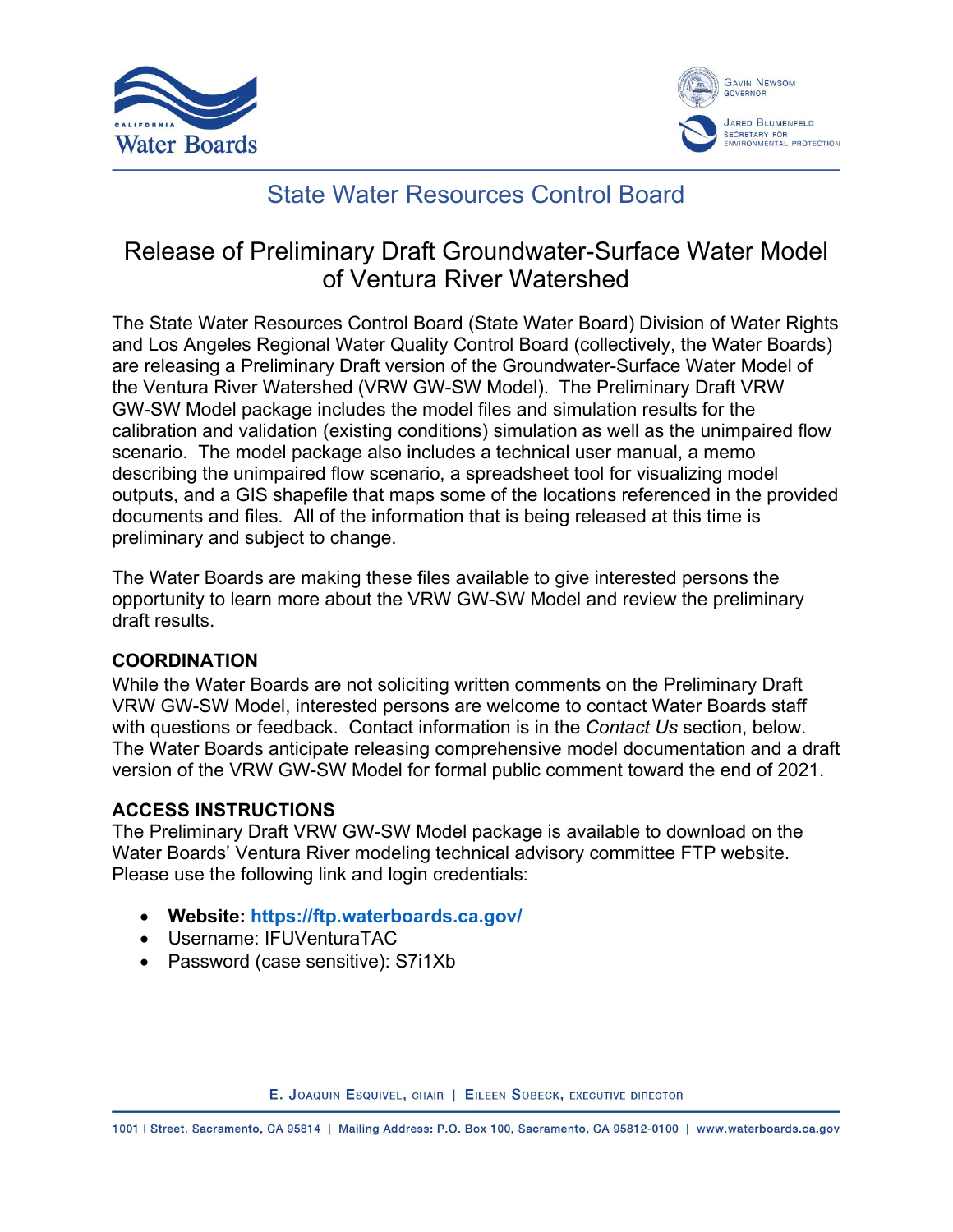### **BACKGROUND**

The Water Boards are also developing a nutrient transport model (Nitrogen Model) for the Ventura River watershed, but the Nitrogen Model is still under development and not being released at this time.

Additional information on the development of the VRW GW-SW Model is available in the documents and meeting recordings listed below. [1](#page-1-0)

- · Final Study Plan for the Development of Groundwater-Surface Water and Nutrient Transport Models of the Ventura River Watershed (*[Final Study Plan\)](https://www.waterboards.ca.gov/waterrights/water_issues/programs/instream_flows/cwap_enhancing/docs/vrw_sp_final.pdf)*
- · Geologic Analysis, Ventura River Watershed (*[Geologic Analysis](https://www.waterboards.ca.gov/waterrights/water_issues/programs/instream_flows/cwap_enhancing/docs/vrw_ga_final.pdf)*)
- · Draft Data Compilation Report for the Development of Groundwater-Surface Water and Nitrogen Transport Models of the Ventura River Watershed (*[Draft](https://www.waterboards.ca.gov/waterrights/water_issues/programs/instream_flows/cwap_enhancing/docs/vrw_dr_draft.zip)  [Data Compilation Report](https://www.waterboards.ca.gov/waterrights/water_issues/programs/instream_flows/cwap_enhancing/docs/vrw_dr_draft.zip)*)
- · Draft Sensitivity Analysis Approach Memo for the Development of the Groundwater-Surface Water Model of the Ventura River Watershed (*[Draft](https://www.waterboards.ca.gov/waterrights/water_issues/programs/instream_flows/cwap_enhancing/docs/ventura_river/vrw_saa_draft.pdf)  [Sensitivity Analysis Approach Memo](https://www.waterboards.ca.gov/waterrights/water_issues/programs/instream_flows/cwap_enhancing/docs/ventura_river/vrw_saa_draft.pdf)*)
- · Ventura River Watershed Modeling Webinar Series
	- o [Webinar 1 \(YouTube\):](https://youtu.be/NazmbGD10AE) Groundwater-Surface Water and Nitrogen Transport Models: Overview, Status, and Updates to Geologic Analysis
	- o [Webinar 2 \(YouTube\):](https://youtu.be/KjjxHeV5rDg) Groundwater-Surface Water Model: Water Supply and Demand
	- o [Webinar 3 \(YouTube\):](https://youtu.be/oJjA7y9xKtQ) Groundwater-Surface Water Model: Preliminary Draft Calibration, Next Steps, and How to Stay Involved

### **STAY INFORMED**

If you would like to receive emails regarding the Water Boards' development of the VRW GW-SW Model and Nitrogen Model, as well as related California Water Action Plan efforts, please subscribe to the "*California Water Action Plan/Statewide Instream Flows"* list under the "Division of Water Rights" on the State Water Board's [Email](https://www.waterboards.ca.gov/resources/email_subscriptions/swrcb_subscribe.html)  [Subscription List](https://www.waterboards.ca.gov/resources/email_subscriptions/swrcb_subscribe.html) website, which is online at:

[https://www.waterboards.ca.gov/resources/email\\_subscriptions/swrcb\\_subscribe.html](https://www.waterboards.ca.gov/resources/email_subscriptions/swrcb_subscribe.html)

<span id="page-1-0"></span><sup>1</sup> The following documents and meeting recordings are available online at the *[Instream](https://www.waterboards.ca.gov/waterrights/water_issues/programs/instream_flows/cwap_enhancing/ventura_river.html)  [Flow Unit: Ventura River Watershed website](https://www.waterboards.ca.gov/waterrights/water_issues/programs/instream_flows/cwap_enhancing/ventura_river.html)*:

https://www.waterboards.ca.gov/waterrights/water\_issues/programs/instream\_flows/cwa p\_enhancing/ventura\_river.html